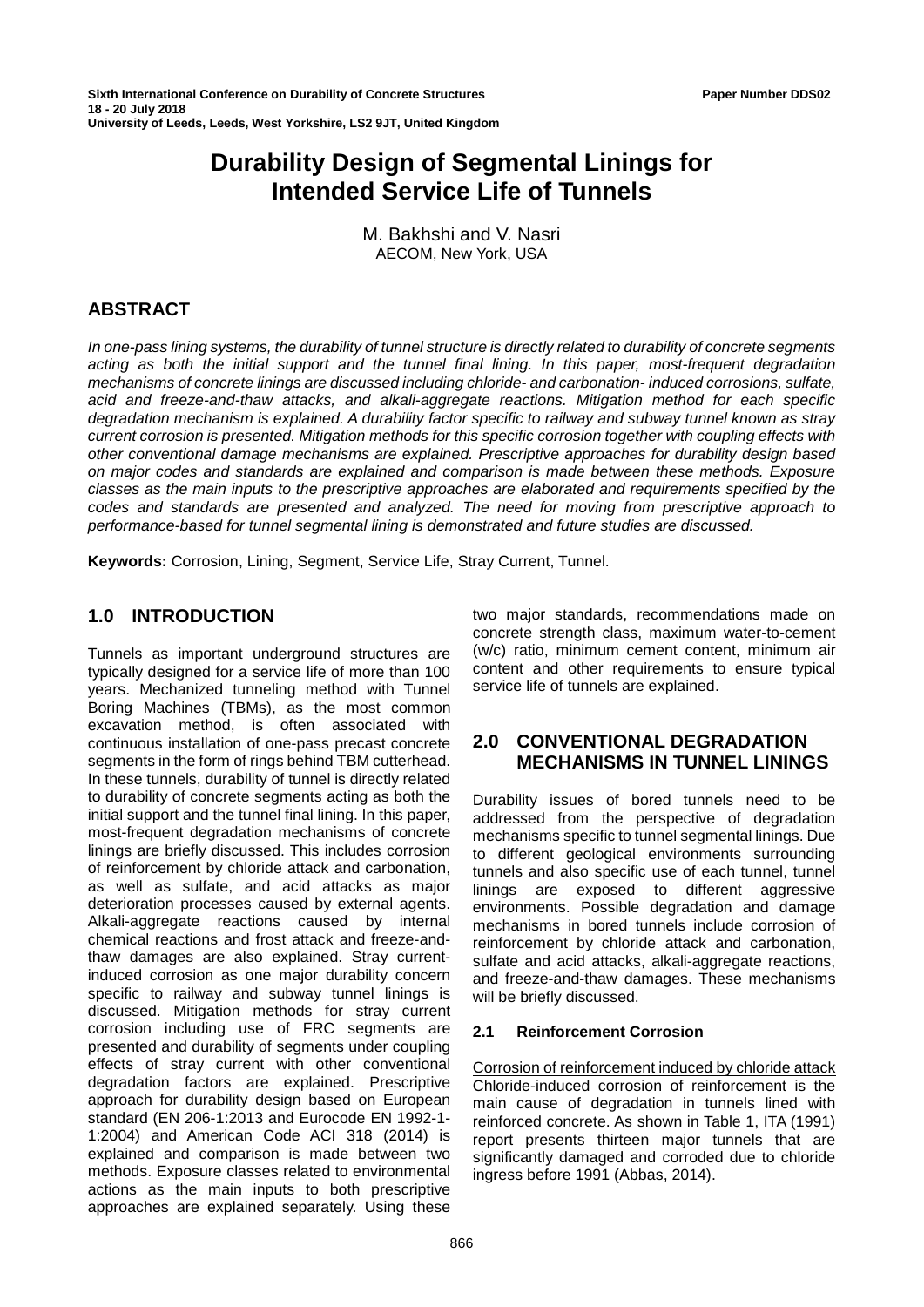| Tunnels                                    | Location    | Tunnel<br>type | Dia.             | Compl.<br>Year |
|--------------------------------------------|-------------|----------------|------------------|----------------|
| Basel/Olten<br>Hauenstein                  | Switzerland | Railway        |                  | 1916           |
| Northern Line<br>Old Street to<br>Moorgate | U.K.        | Metro          | 3.5 <sub>m</sub> | 1924           |
| Shimonoseki/<br>Moji Kanmon                | Japan       | Railway        |                  | 1944           |
| Mikuni<br><b>National Route</b><br>17      | Japan       | Highway        | 7.6 <sub>m</sub> | 1959           |
| Uebonmachi-<br>Nipponbashi                 | Japan       | Railway        | 10 <sub>m</sub>  | 1970           |
| Dubai                                      | U.A.E       | Road           | 3.6 <sub>m</sub> | 1975           |
| Tokyo<br>Underground                       | Japan       | Road           |                  | 1976           |
| <b>Berlin Tunnel</b><br>Airport            | Germany     | Road           |                  | 1978           |
| Second<br>Dartford                         | U.K.        | Road           | 9.6 <sub>m</sub> | 1980           |
| <b>Mass Transit</b><br>Railway             | Hong Kong   | Metro          | 5.6 <sub>m</sub> | 1980           |
| Ahmed Hamdi                                | Egypt       | Road           | 10.4<br>m        | 1980           |
| Stockholm<br>Underground                   | Sweden      | Metro          |                  | 1988           |

**Table 1.** Damaged/Corroded tunnels due to chloride ingress (ITA, 1991; Abbas, 2014)

Chloride-induced corrosion is even a greater durability issue specifically in sub-sea, sea outfall, and road/rail tunnels. In sub-sea and outfall tunnels, and tunnels exposed to brackish groundwater, the intrusion of chloride ions present in sweater and salt water into reinforced concrete can cause steel corrosion. In cold region road/rail tunnels, major durability issue is the ingress of chloride ions present in deicing salts sprayed from vehicles during the snow fall. Chloride induced corrosion due to water infiltration initiates from the lining extrados, while corrosion due to de-icing salts sprayed from vehicle tires starts from lining intrados.

Rust as the reaction product has a greater volume than the steel and cause expansion resulting in excessive tensile stresses, cracking, delamination, and spalling in the concrete (Fig. 1).

#### Corrosion of reinforcement induced by carbonation

Carbonation-induced corrosion in general is considered as a minor durability issue in reinforced concrete structures compared to chloride-induced corrosion.

This is mainly due to limited impact area of carbonation and reduced strength zone limited to the extreme outer layer. In bored tunnels, carbonation is unlikely to occur due to the fact that generally extrados of tunnel lining is permanently wet and intrados is constantly dry. It is well-known that high rates of carbonation occur when the relative humidity



**Fig. 1.** Loss of reinforcement section and cracks caused by chloride-induced steel corrosion (PCA, 2002; Romer, 2013)

is maintained between 50% and 75% (PCA, 2002). In low relative humidity, the degree of carbonation is insignificant and above this range, moisture in concrete pores restricts penetration of CO2 (ACI 201.2R, 2016). In tunnels, only portal areas and entrance zones can maintain a relative humidity in the aforementioned range as lining in such areas is exposed to cyclic wet and dry conditions. Also high rate of carbonation requires elevated atmospheric carbon dioxide  $(CO<sub>2</sub>)$  levels which is only a case in heavily trafficked road runnels because of  $CO<sub>2</sub>$ emission from car exhaust. Therefore, carbonation is a major durability factor in portal areas and entrance zones of heavily trafficked road runnels. Carbonation can also occur in tunnel linings exposed to bicarbonate (HCO<sub>3</sub>) ground water which often formed by the reaction of carbon dioxide with water and carbonate bedrocks such as limestone and dolomite.

Following codes and standards, both chlorideinduced and carbonation-induced corrosion can be mitigated by using a concrete with low w/c ratio, high compressive strength and high cement content. This in conjunction with considering a sufficient concrete cover over reinforcement provide with a high quality and dense concrete that can delay the initiation time of corrosion also known as propagation time beyond the service life of structure. Further details regarding code recommendations to reduce chloride attack are provided in Section 4. Other effective mitigation methods that are not in the codes include using cements with high amount of C3A, and addition of corrosion inhibitors to concrete mix.

#### **2.2 Sulfate Attack**

Sulfate attack is a major durability issue for concrete structures in contact with soil or water containing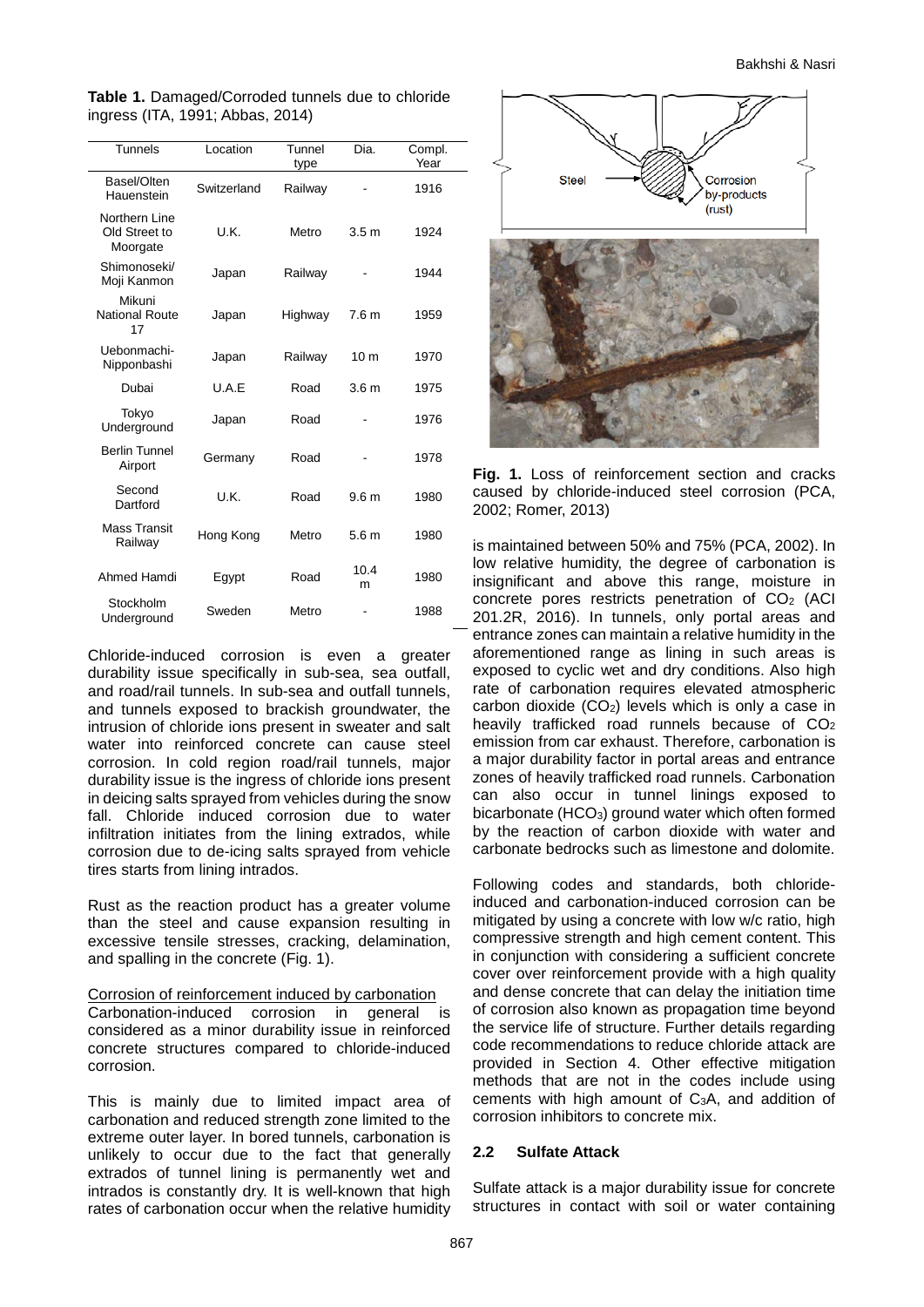#### ICDCS2018: DDS02

deleterious amounts of water-soluble sulfate ions. Tunnels as underground structures, regardless of their specific use, can be exposed to external sulfate attack from common sources such as sulfates of sodium, potassium, calcium, or magnesium found in in the surrounding ground or dissolved in natural ground water. Ancient sedimentary clays and the weathered zone (< 10m) of other geological strata, as well as contaminated grounds and groundwater generally contain significant sulfate concentrations (BTS, 2004). In tunnel linings exposed to such conditions, sulfate attack is a major concrete degradation mechanism.

In tunnels, usually ettringite and gypsum can be produced as a result of a sulfate attack which in turn results in expansion of cement. The reason is that ettringite and gypsum as products have higher volume than reactants (e.g. ettringite volume is ~2.2 times higher). As a result concrete cracks and loses strength.

Note that there is also another type of sulfate attack, known as internal sulfate attack, which is caused by sulfate present in cement and commonly related to delayed ettringite formation (DEF). DEF, however, is observed in high-temperature concrete  $($ >70 $°C)$  when initial concrete temperature are high due to hot aggregates, or in case of mass concrete with excessive heat of hydration. This is never the case for precast concrete tunnel segments. Therefore, it is expected that damages in tunnel linings due to sulfate attack start on segment extrados and at the interface between lining and the ground where sulfate from ground or groundwater can penetrate the concrete.

Sulfate attack can be mitigated by using cements with low amount of C3A (<8%), use of high content of active mineral components, low w/c ratio and use of blended cements with pozzolans. Codes and standards recommendations to mitigate sulfate attack are based on using a concrete with low w/c ratio, high compressive strength and high cement content. In addition codes require use of sulfate-resisting cements such as type II portland cement (ASTM C150, 2017) or in severe cases type V (ASTM C150, 2017) plus pozzolan or slag cement.

### **2.3 Acid Attack**

Acid attack is a chemical attack that can be a major durability issue when concrete structure is exposed to high concentrations of aggressive acids with high degrees of dissociation. The deterioration of concrete by acids is primarily the result of decomposition of the hydration products of the cementitious paste (ACI 201.2R, 2016). Sulfuric and hydrochloric nitric acids are main inorganic (mineral) acids, and acetic, formic and lactic acid are main organic acids with rapid rate of attack on concrete at ambient temperature. Acids reduce the pH or alkalinity of the concrete, and once the pH reduces to less than 5.5 to 4.5, severe damages are imminent as cement hydration products

such as Portlandite (CH, Ca(OH)<sub>2</sub>) and C-S-H starts to decompose when pH drops to around 12 and 10, respectively (ACI 201.2R, 2016). This is the main reason that no concrete materials have a good resistance to acids.

In tunnels, concrete lining can be attacked from external sources in the surrounding ground and groundwater as well as from internal sources within the tunnels. Concerning external sources, acidic materials may be found on polluted sites used for industrial waste, agricultural applications, animal feed and manure, or from natural sources such as peat soils, clay soils, and alum shales. These geological strata, for example, contain sulfide bearing minerals such as pyrite that produce sulfuric acid on oxidation (ACI 201.2R, 2016). That being said, the rapid deterioration of concrete only normally occurs when concrete is subject to the action of highly mobile acidic water (BTS, 2004). With external acidic groundwater this is rarely the case, since ground waters are not usually highly mobile.

Regarding internal sources for acid attack, flow of acid-containing runoff from outside the tunnel is not a major concern. However, sulfuric acid solutions result from decay of organic matter by bacterial action in sewage and wastewater tunnels is the primary mechanism of degradation in these tunnels. This is due high attack rate of sulfuric acid and continuous movement of the acidic materials inside the tunnel as gravitational flow of sewage in these tunnels is always guaranteed. Note that sewage is not aggressive to concrete buy itself but hydrogen sulfide produced by anaerobic bacteria reaction with the sludge is subsequently oxidized by aerobic bacteria to form sulfuric acid. In addition to decomposition of the cement hydration products, sulfuric acid is particularly aggressive to concrete because the calcium sulfate formed from the acid reaction may drive sulfate attack of adjacent concrete that was unaffected by the initial acid attack (ACI 201.2R, 2016 ; PCA, 2002).

Acid attacks can be mitigated with providing a dense and high quality concrete by lowering w/c ratio and increasing compressive strength and cement content. As presented in Section 4, codes and standards provide specific limits to achieve very high density and relatively impermeable concrete to reduce the damage due to acid attack. Type of cement has an insignificant role on mitigation of acid attacks. When concrete is exposed to very server acid attacks, a surface protection method such as coatings, waterproofing membranes or a sacrificial layer should be considered.

### **2.4 Alkali-Aggregate Reaction**

Alkali-Aggregate Reaction (AAR) is a chemical reaction between reactive aggregates and cement. In most concrete, aggregates are chemically inert or non-reactive. However, AAR as a chemical attack can be a major durability concern when aggregates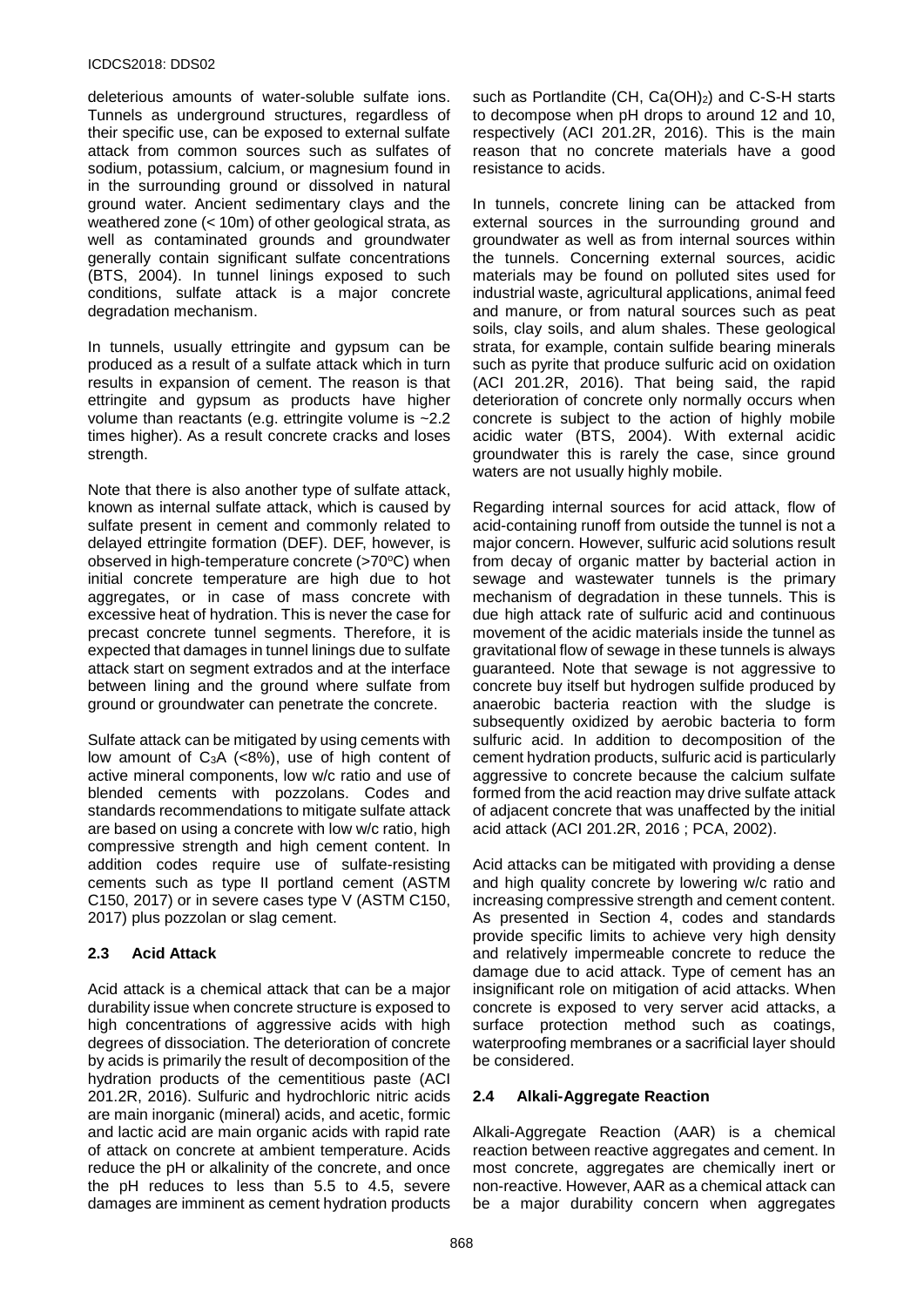contain materials that can be reactive with alkali hydroxides in cement phase. The AAR generates expansive products and may result in damaging deformation and cracking of concrete over a period of years. AAR has two main forms of alkali-silica reaction (ASR) and alkali-carbonate reaction (ACR). ASR is often major concern compared to ACR as aggregates containing reactive silica are more common (PCA, 2002) whereas aggregates susceptible to ACR are less common and usually unsuitable for use in concrete. Reactive forms of silica can be found in aggregates such as chert, volcanic glass, quartzite, opal, chalcedony, and strained quartz crystals. Damage to concrete only normally occurs when concrete alkali content is high, aggregate contains an alkali-reactive constituent, and concrete is under wet conditions (BTS, 2004). ASR reactions can be summarized as:

Alkalis + Reactive Silica  $\rightarrow$  Gel Reaction Product Gel Reaction Product + Moisture  $\rightarrow$  Expansion

Because sufficient moisture is needed to promote destructive, PCA (2002) reports the internal relative humidity of 80% as a threshold, below which the alkali-silica reactivity can be virtually stopped.

Concrete tunnel linings are not different from general types of concrete elements as far as alkali-aggregate reaction sources which are internal reactive aggregates. Therefore, degradation mechanism of AAR does not depend on the specific use of each tunnel. Sub-sea tunnels may be more susceptible due to exposure to warm seawater containing dissolved alkalis which may aggravate alkali-silica reactivity. AAR can be mitigated by using inert aggregate, controlling the amount of soluble alkalis in concrete, and using blended cements with pozzolans.

#### **2.5 Frost Attack and Freeze-And-Thaw Damages**

Frost attack and freeze-and-thaw damages are durability concerns in concrete structures built in cold regions. Water expands by about 9% when it freezes and as a result, the moisture in concrete capillary pores exerts pressure on the concrete solid skeleton. This leads to development of excessive tensile stresses in the concrete and rupture of cavities. Successive cycles of freeze-thaw can disrupt paste and aggregate and eventually cause significant expansion and cracking, scaling, and crumbling of the concrete (PCA, 2002). Frost damage is considerably accelerated by deicing salts (ACI 201.2R, 2016).

Frost damage at early ages is not noted in precast concrete produced under high quality control conditions. In well-cured concrete with durable aggregate, surface scaling, that is, the loss of paste and mortar from the surface of the concrete is the most common form of frost damage. Therefore, surface scaling is the only frost damage that can possibly occur in precast tunnel segments. Since the increase in volume when water turns to ice is about

9%, more than 90% of capillary pores volume must be filled with water in order for internal stresses to be induced by ice formation (BTS, 2004). Moisture content near saturation level is usually the case for tunnel linings as often times tunnels are built under the water table and concrete lining can be near saturation level. However, along most of tunnel alignment, the temperature rarely falls under the freezing point because tunnel is embedded in the ground. Tunnel entrances, portals and shafts are parts of tunnel system that should be designed for exposure to cycles of freezing and thawing because of saturation level and exposure to freezing temperature.

Freeze–thaw attacks are mitigated by controlling w/c ratio, compressive strength and cement content. However, the most effective method to mitigate the freeze–thaw attacks is controlling the air content in the mix to a minimum value of 4% using air-entraining admixtures. Codes and standards often provide limits for maximum w/c ratio and minimum compressive strength. Certain codes, in addition, require use of frost-resistant aggregate (EN 206-1, 2013).

# **3.0 STRAY CURRENT CORROSION IN SEGMENTAL TUNNEL LININGS**

### **3.1 Stray Current Corrosion Problem**

Stray current corrosion is a type of corrosion specific to rail tunnels where corrosion is caused by traction current resulting in accelerated oxidation of metals and rapid migration of the chloride ions (ITA, 1991). As shown in Fig. 2, inspection of removed segments from tunnels with high conductivity between running rails and lining reinforcement has shown extensive corrosion of the outer reinforcement layer (Buhr *et al.*, 1999).

Electric trains consume at least 20% less power than diesel-powered trains (Kemp, 2007), has much less carbon footprint during operation, and provide sustainable solutions to the public transportation.

Therefore, government agencies around the world are promoting electric trains and all modern railway systems take advantages of railway electrification. Power transmission is provided by overhead catenary wire or a conductor rail also known as third rail. Due to construction limitations and maintenance costs, the running rail connected to nearby substations is often used as traction loop through which the return circuit is made. Therefore, running rails in modern railway systems are used for the purpose of mechanical support and guideway as well as electric conductors in the traction and signaling circuits (Brenna *et al.*, 2010). Running rail has a limited conductivity, and insulation between the rail and the ground is sometimes reduced or constructed poorly form the beginning. This causes a fraction of the traction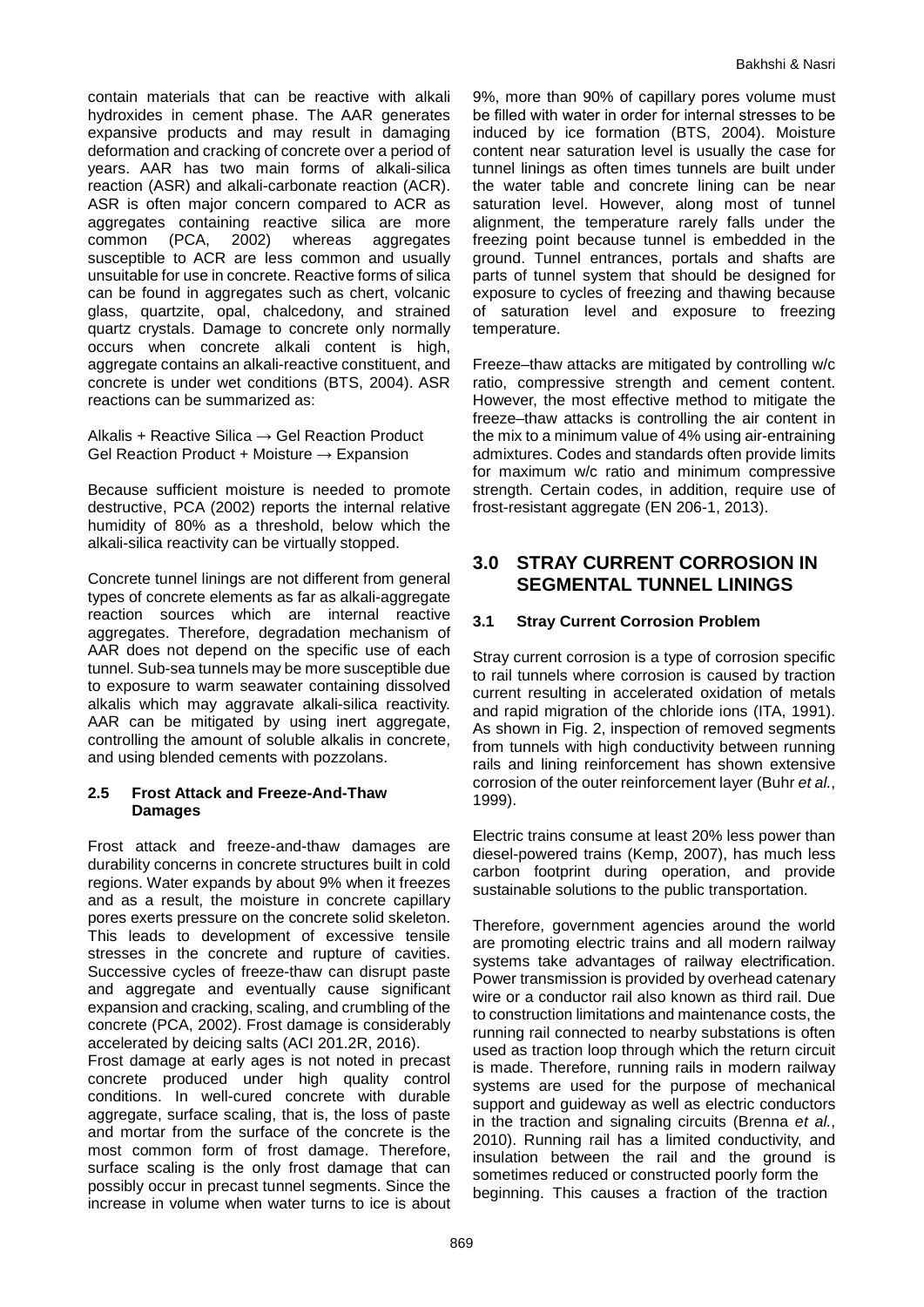

**Fig. 2.** Extensive corrosion of the outer reinforcement layer in Bucharest Metro on segments taken from Gorgului station prior to re-construction and repair of the station (Buhr *et al.*, 1999)

current to leave the rail, leak into the ground and flow back along the running rail on the return path to the traction substation by the earth diversion, which is referred to as stray current. Fig. 3(a) shows a simplified electronic circuit of the electric railway system for modeling the stray current. Based on this simplified model, stray current (*Is*) can be determined as follows

$$
I_S = \frac{R_R I_T}{R_T + R_R + R_S} \tag{1}
$$

Where  $I_T$  is the train (overhead catenary system) current,  $R_R$  is the running rail resistance,  $R_s$  is the ground resistance at the traction substation, and *RT* is the ground resistance as seen at the train. This equation further presents effect of insulation problem between the rail and ground as reduced  $R<sub>T</sub>$  or  $R<sub>s</sub>$ results in increased stray current. When trains run in a lined tunnel, stray current leaks to the tunnel lining and through the concrete reinforcement. This is shown schematically in Fig. 3(b) with a cathode formed at reinforcement where stray current enters the rebar and an anode is formed where stray current leaves the rebar and flows back to substation. Corrosion and severe damage to concrete are anticipated due to hydrogenation and the accumulation of corrosion products. As shown in Fig. 3(c), in cathode, rebar is disengaged from the concrete due to trapped hydrogen isostatic pressure, and in the anode, the rebar is oxidized in contact with electrolytic material, i.e. concrete, and accumulation of corrosion products exerts excessive pressure leading to cracking. Following reaction equations were presented by Wang *et al.* (2018) (see Fig. 3(d)) which depend on the reduction reaction environment.

Cathode:

Hydrogen evolution corrosion

 $4H^{+} + 4e^{-} = 2H_{2} \uparrow$  (2)

(Anaerobic alkaline environment)

$$
4H_2O + 4e^- = 4OH + 2H_2\uparrow
$$
 (3)

(Anaerobic environment)

Anode: Oxygen absorption corrosion

$$
O_2 + 2H_2O + 4e = 4OH.
$$
 (4)

(Aerobic acidic environment)

Note that this type of corrosion is not limited to the reinforcement in concrete lining and severe corrosion of metal utilities and steel pipelines embedded in the ground has been observed in the proximity of tracks.

#### **3.2 Mitigation Methods for Stray Current Corrosion**

Some major mitigation methods for stray current corrosion include: decreasing rail resistance, improving rail to ground insulation using isolated rail fastening systems or pads, keeping the substation as close to the point of maximum current as possible, developing monitoring systems, devices and measurement apparatus (Brenna *et al.*, 2010). All of these measures are effective for reducing the amount of stray current, and therefore are considered as general measures for stray current corrosion mitigation of all metals embedded in the ground or reinforcement in both cast-in-place and precast segmental linings.

Brenna *et al.* (2010) used FEM simulations to study specific case of reinforcement corrosion in precast segments due to stray current. In their simulations, stray current was assumed to be developed by the traction power of surface tramway line in close proximity of tunnel and not from catenary system of subway train inside the tunnel (Fig. 4(a)). While this simulation pertains to a particular subway line under construction in Milan located under already existing and working surface tramway line, results of this study can be extended to general segmentally lined tunnels. Fig. 4(b) shows conduction field in the ground and equipotential surfaces around the segmental ring under tramway track voltage of 8V corresponding to rush hour condition. As shown in Fig. 4(c), the contact between two adjacent segments is a particularly critical aspect of the model. The current leaves the upper segment (segment #6), flows into the ground and then returns within the adjacent segment (segment #5). Parts of reinforcement where current leaves the rebar constitute the anode in which corrosion can initiate depending on the reinforcement-to-ground potential difference. For example, in this research, the difference of potential between reinforcing bars and ground for segment #6 as a result is greater than or close to the maximum value allowed by the standard, EN 50122-2 (2010), indicating possibility of corrosion initiation. Therefore, one can assume that a potential mitigation method for stray current corrosion in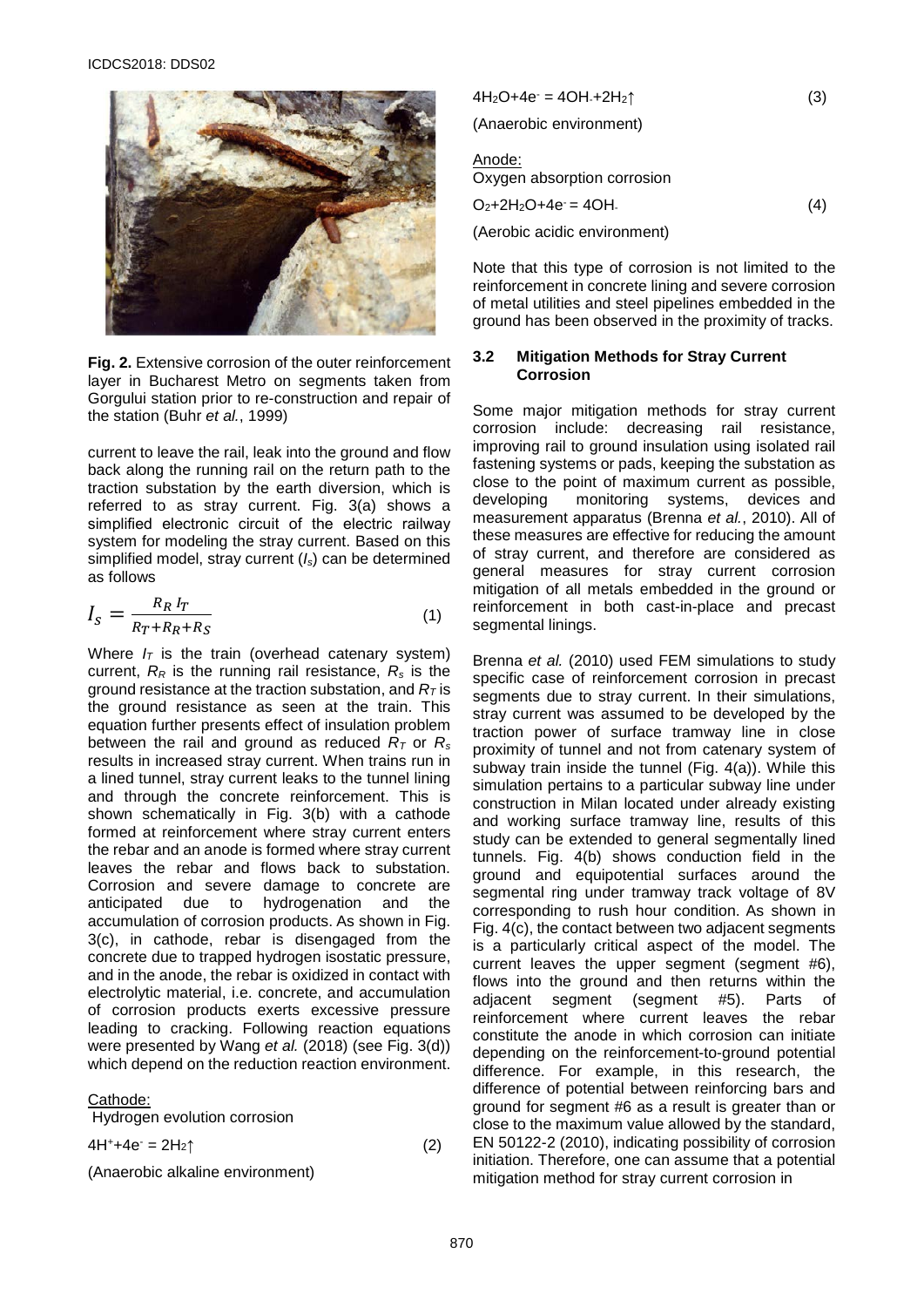





**Fig. 3.** a) Modeling stray current leakage with simplified electronic circuit of the electric railway system (Niasati and Gholami, 2008); b) Schematics of stray current from a train catenary system picked up by steel reinforcement in concrete (Bertolini *et al.*, 2007), c) corrosive effect of stray current on reinforced concrete (Wang *et al.*, 2018); d) electrochemical reactions in cathode and anode due to stray current (Wang *et al.*, 2018)

precast segments is an equipotential connection between reinforcing bars of adjacent segments and of adjacent rings in order to avoid zones with high output current density. As shown in Fig. 5, Dolara *et al.* (2012) modeled this solution using copper plates connecting reinforcement cages of segments



**Fig. 4.** Brenna *et al.* (2010) FEM simulation: a)Typical tunnel section used for simulation of stray current in the lining due to surface tramway line traction power; b) conduction field in the ground and equipotential surfaces around segmental ring as results of simulation; c) equipotential surfaces and current field in the lining and in the ground near contact area of segments

together for the same tramway line project studied by Brenna *et al.* (2010). The traces of reinforcing bars in adjacent segments were depicted with red dashed lines connected together with a plate connection. The equipotential connections between the reinforcing bars of all segments in a ring constitute a path with extremely low electrical resistance that allows the current to flow from a segment to the adjacent one without passing into the ground. FEM simulation by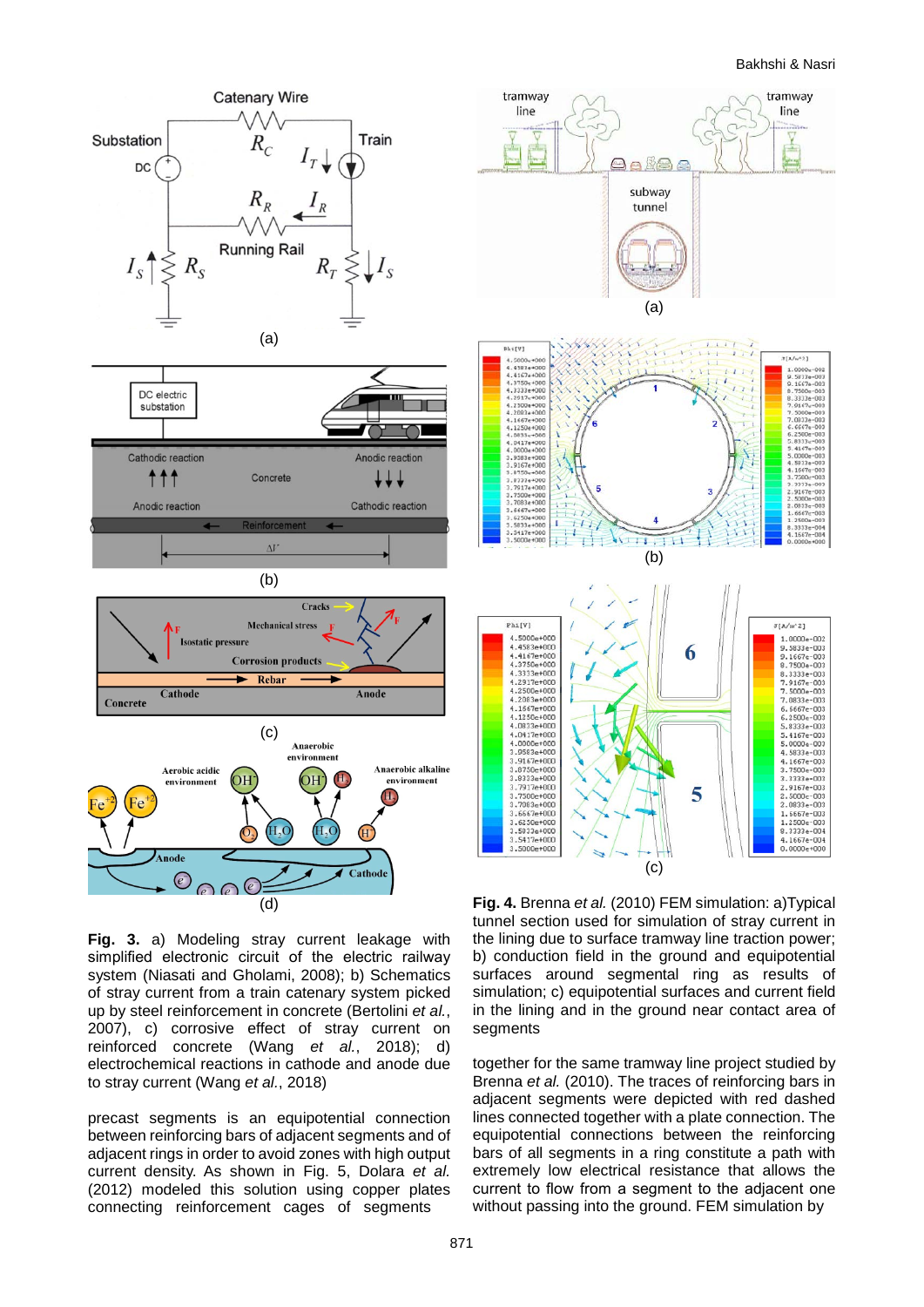

**Fig. 5.** Stray current mitigation using equipotential connection provided by copper plates/straps connecting reinforcement cages of segments by Dolara *et al.* (2012)

Dolara *et al.* (2012) shows that electrically connected bars behave like a cylindrical metallic shield that allows the stray current to be distributed in an almost uniform way both in entering and leaving the top and the bottom of the tunnel. In this case, the anode is the ring outer surface near the invert and the maximum potential difference between the bars and ground is reduced by more than 15 times. The conclusion is that equipotential connection reduces bar-to-ground voltage to values well below the standard limits (EN 50122-2, 2010) for corrosion initiation, and provides an effective method to prevent stray current corrosion in segments.

Another mitigation method for stray current induced corrosion is use of fiber-reinforced concrete (FRC) segments (Tang, 2017; Solgaard *et al.*, 2013). Results of studies on stray current corrosion of FRC show that steel bars are more likely to pick up current than short steel fibres under same conditions (Edvardsen *et al.*, 2017). This can be due to the fact that the chloride threshold for the corrosion of steel bars in concrete is between 0.15-0.6% by mass of cement (ACI 318, 2014). However, steel fiberreinforced concrete demonstrates a higher corrosion





resistance compared to steel bar reinforced with a chloride threshold level for corrosion at 4% by mass of cement (Tang, 2017). The discontinuous and discrete nature of steel fibres or the length-effect is the main factor to be accounted for this higher corrosion resistance as fibers rarely touch each other and there is no continuous conductive path for stray currents through the concrete (ACI 544.1R-96, 2009).

### **3.3 Durability under Coupling Multi-Factors**

Precast concrete tunnel segments may be subjected to the coupling effects of degradation factors such as carbonation, sulfate and chloride-induce corrosion of steel bars by groundwater and surrounding ground. For subway tunnel, stray current is another major factor that accelerates the steel corrosion. A literature review on experiments conducted on coupled effect of stray current and other degradation factors reveals that the majority of previous works (Srikanth and Sankaranarayanan, 2005; Xiong, 2008; Geng, 2008)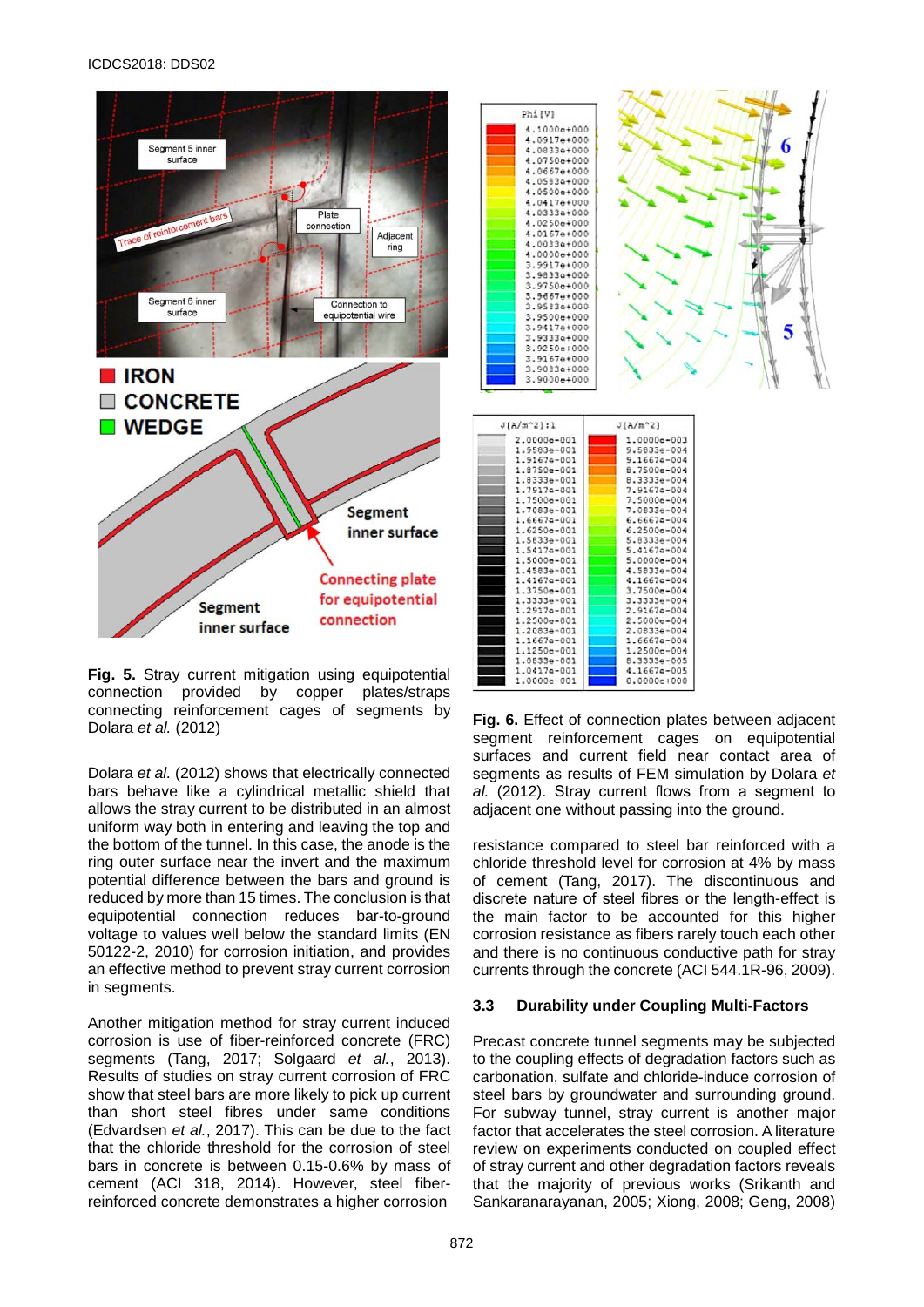has been focused on the material scale level which cannot truly reflect the durability aspects of full-size concrete members (Zhu and Zou, 2012; Geng and Ding, 2010). The study conducted by Li *et al.* (2014), however, pertains to durability of concrete tunnel segments in large-scale and considers various factors of carbonation, sulfate, and chloride penetration coupled with stray current corrosion. Their research consists of groups of samples nearly in the size of segments used in the practice. Fig. 7a shows the dimension of segments and arrangement of reinforcement. Fig. 7b shows schematics of the test setup demonstrating series connections between 6 segment samples in a group to ensure equal current flow of 1A among all segments. Segment reinforcement as anode and stainless steel tube placed in corrosion pools as cathode were connected to DC power supply to simulate the stray current. For simulation of chloride and sulfate penetration from the surrounding ground and groundwater, extrados side of segments was immersed in solutions of 3.5% NaCl, and  $3.5\%$  NaCl +  $5\%$  Na<sub>2</sub>SO<sub>4</sub>. Intrados side of the segments was exposed to a relative humidity of 70%±5% and a temperature of 20o±5 representing inside environment of the tunnel. For segment samples studied also for coupled effect of carbonation, intrados side of segments was exposed to a carbonation setup simulating a  $CO<sub>2</sub>$  environment with concentration of 20%, temperature of 20o±5, and relative humidity of 70%±5%. Segments are made of concrete with water–cement ratio of 0.28-0.33, compressive strength of 60-70 MPa, and steel bars of 6.5mm diameter with yield and ultimate strengths of 472 and 586 MPa. After casting and standard curing, samples were immersed in corrosion solution for 18 days and were exposed to carbonation setup for 28 days. Free chloride ion was determined from powders collected using drilling at 5mm intervals along the segment thickness. Results show that stray current accelerates the migration of chloride ions, and also changes the penetration distribution of chloride ion in the section. It is well-known that in general corrosion condition and in the absence of stray current, largest concentration of chloride ions is always near the exposure surface to corrosion solution. However, results of Li *et al.* (2014) study reveals that presence of stray current causes the chloride ions to gradually gather to the surface of steel bar, resulting in the largest concentration of chloride ions at the reinforcement level and a parabolic distribution from the extrados side to intrados along the thickness. One major conclusion is that chloride ion concentration is higher for segments immersed in chloride solutions (Cl- ) than the ones immersed in solution with both chloride and sulfate (CI  $+$  SO<sub>4</sub><sup>2</sup>). This can be due to the concrete pores that may be filled by ettringite produced by reaction of  $SO<sub>4</sub><sup>2</sup>$  ions in the solution with hydration products, resulting in obstruction of channels through which chloride ions migrate. Another argument is that  $SO<sub>4</sub><sup>2</sup>$  ions firstly react with C3A producing ettringite while decreasing the opportunity of integration of  $Cl^-$  ion and  $C_3A$ . As a result it is more likely to be absorbed by C-S-H,



**Fig. 7.** Li *et al.* (2014) study on stray current coupled with multi degradation factors: a) size and layout of experimental segment samples and reinforcement (in mm); b) schematics of test setup for combined effect of corrosion solution and stray current; c&d) steel bar corrosion in main reinforcement and stirrups

altering the combination form of Cl- ions (Li *et al.*, 2014). Another major outcome is that carbonation depth is only 1-4 mm, leading to a conclusion that carbonation is not a controlling durability factor for concrete segments compared with the chloride and sulfate ions and stray current corrosion. Other results specific to reinforcement include much more significant corrosion of the reinforcement layer near the extrados compared to intrados, and more corrosion damage on stirrups than main transverse reinforcing bars.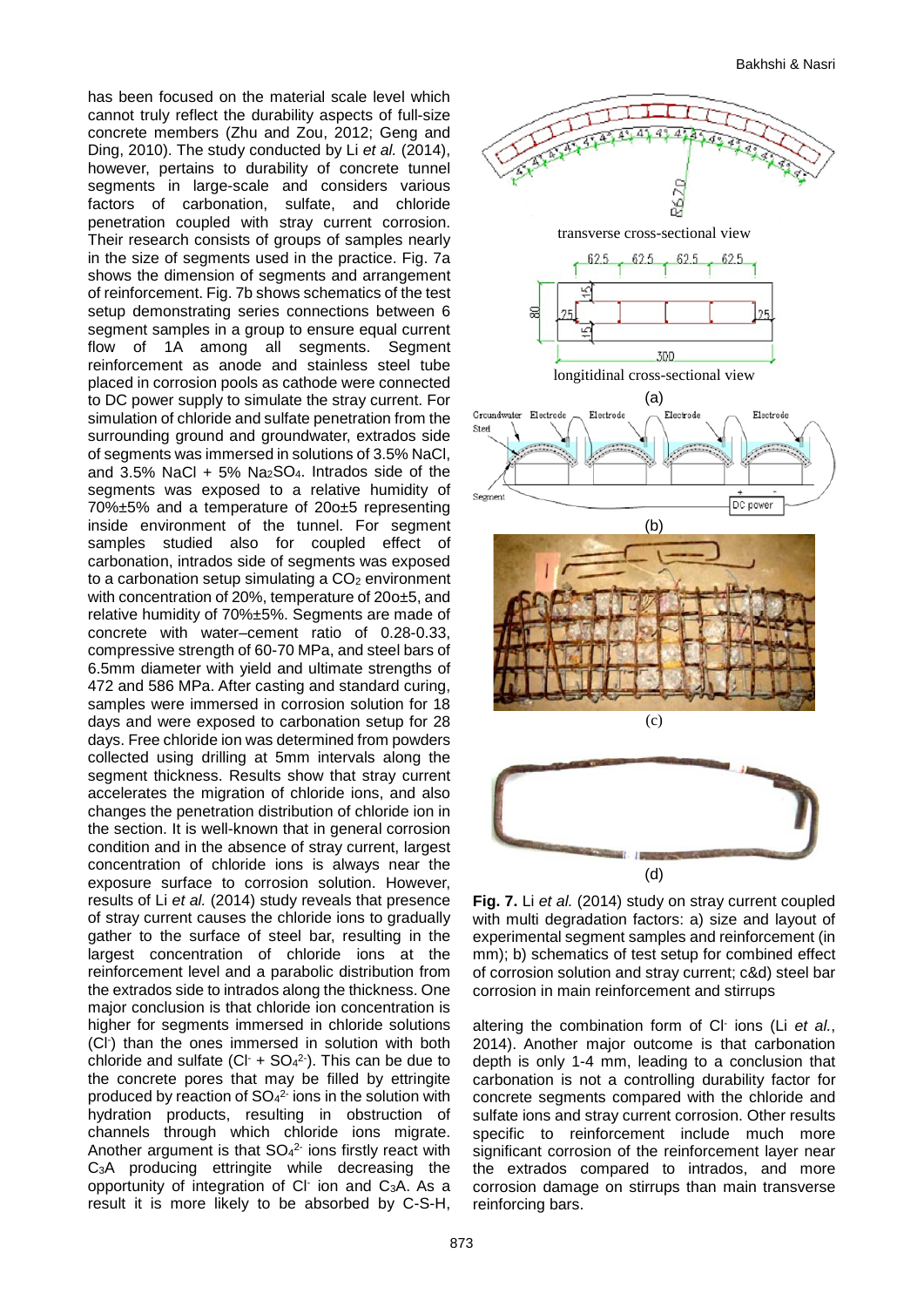# **4.0 PRESCRIPTION-BASED APPROACHES**

Durability design according to prescriptive approaches is the most-common method in tunnel and concrete industries that are performed in accordance with major national and international structural codes. Such codes specify characteristics of concrete such as concrete strength or maximum w/c ratio based on exposure or environmental classes the concrete element is exposed to. EN 206-1 (2013) in combination with Eurocode EN 1992-1-1 (2004) as one of the world's most well-known codes provide the<br>most comprehensive perspective based most comprehensive perspective based specifications for concrete exposed to environmental actions. According to EN 1992-1-1 (2004), main exposure classes are XC for risk of carbonation induced corrosion, XD for risk of chloride-induced corrosion from other sources than sea water, XS for risk of chloride-induced corrosion from sea water, XF for risk of freeze-thaw and frost attack, and XA for chemical attacks. Depending on the severity of exposure, ranges as XC1 to XC4, XD1 to XD3, XS1 to XS3, XF1 to XF4, and XA1 to XA3 are provided, along with description of environment for each subclass, and informative examples where exposure classes may occur. For specific case of tunnel linings, suggested exposure classes according to Helsing and Mueller (2013) for  $CO<sub>2</sub>$  carbonation are XC3 to XC4, for seawater chloride-induced corrosion is XS2 to XS3, for deicing salt chloride-induced corrosion is XD2 to XD3, for frost exposure is XF3 to XF4 and for harmful ions other than chloride (Mg<sup>2+</sup>,  $SO<sub>4</sub><sup>2</sup>$ ) is XA1 to XA3. It's north worthy to mention that the concrete requirement specified by this standard include the assumption of an intended design service life of 50 years. However, almost all tunnels are designed for a service life of over 100 years. In order to take it into account, Table 4.3N of Eurocode EN 1992-1-1 (2004) can be adopted recommending an increase in exposure class by 2 for all environmental conditions in order to consider the requirement for a service life of 100 years. Main specified requirements by EN 206- 1 (2013) and EN 1992-1-1 (2004) corresponding to these exposure classes include maximum w/c ratio, minimum strength class, and minimum cement content. This is due to the fact that density and quality of concrete outer layer (cover) as the main protection layer, is achieved by controlling the maximum water/cement ratio, minimum cement content and may be related to a minimum strength class of concrete (EN 1992-1-1, 2004). Range of specified requirements, and minimum air content for freeze/thaw attack can be found in EN 206-1 (2013), Table F.1. This table also presents other requirement such as aggregate characteristics for XF exposure classes, and sulfate-resisting cement for XA exposure classes. For corrosion protection of steel reinforcement when concrete is exposed to carbonation (XC classes) or chloride ions (XD/XS classes), values of minimum concrete cover required by EN 1992-1-1 (2004), Table 4.4N for S4 structural

class should be considered. For extreme classes of XC4 and XD3/XS3 which are usually the case for tunnel lining designed for 100-year service life, minimum required covers are 30 mm and 45 mm, respectively.

American Code ACI 318 (2014) is another well-known and widely-used concrete code in the world that can be used for durability requirements of tunnel segments. ACI 318 (2014) approach, similar to EN 206-1 (2013) and EN 1992-1-1, is also based on exposure categories F, S, W, and C defined in ACI 318 (2014), Table 19.3.1.1, and requirements in Table 19.3.2.1. However, few major differences exist between the American (ACI) and European (EN) codes. First, ACI 318 has an additional exposure category, W, which is defined for durability of concrete in general in contact with water but not exposed to freezing/thawing, chlorides, or sulfates. Second, exposure category C, applies to concrete exposed to all conditions that require protection against corrosion of reinforcement. Therefore, category C in ACI 318 (2014) can be compared to XC, XD/XS exposure classes in EN 206-1 (2013) and EN 1992-1-1 (2004) which provide much more insight into how the specified requirements are set differently as related to the sources of corrosion. Third, ACI 318 (2014) only considers sulfate attack requirements corresponding to category S, while EN 206-1 (2013) and EN 1992- 1-1 (2004) cover a wide range of chemical attacks to different types of ions, and acids, not only sulfate. Another major difference is that ACI 318 (2014) does not have any requirements for minimum cement content. Also in contrast to EN 1992-1-1 (2004), for corrosion protection of reinforcement, minimum concrete cover required by ACI 318 (2014) is a function of casting type, i.e. cast-in-place or precast concrete manufactured under plant conditions. For precast segments, ACI 318 (2014) only categorizes the minimum cover based on two exposure classes of exposed or non-exposed to weather or in contract with the ground. Other considerations in ACI 318 (2014) are member types categorized as walls or others, and size of rebars for concrete exposure to weather or in contact with the ground. Since steel bars smaller than metric bar size No. 19 (imperial bar size #6) are commonly used in segments, for all different exposure classes of precast segments, ACI 318 specifies a constant minimum cover of 38 mm (1.5 in). This is in contrast with EN 1992-1-1 (2004) which requires different minimum concrete covers ranging from 10-45 mm based on the sources of corrosion that can be carbonation, chloride ions other than sweater and seawater exposure.

Despite all these differences between ACI and EN approaches, a case example for an extreme exposure class/category, such as concrete exposed to chloride-induced corrosion, can provide some insight into how different the requirement can be between these two codes. For this purpose, requirement of ACI 318 (2014) category C2 is compared with EN class XS3/XD3. ACI would require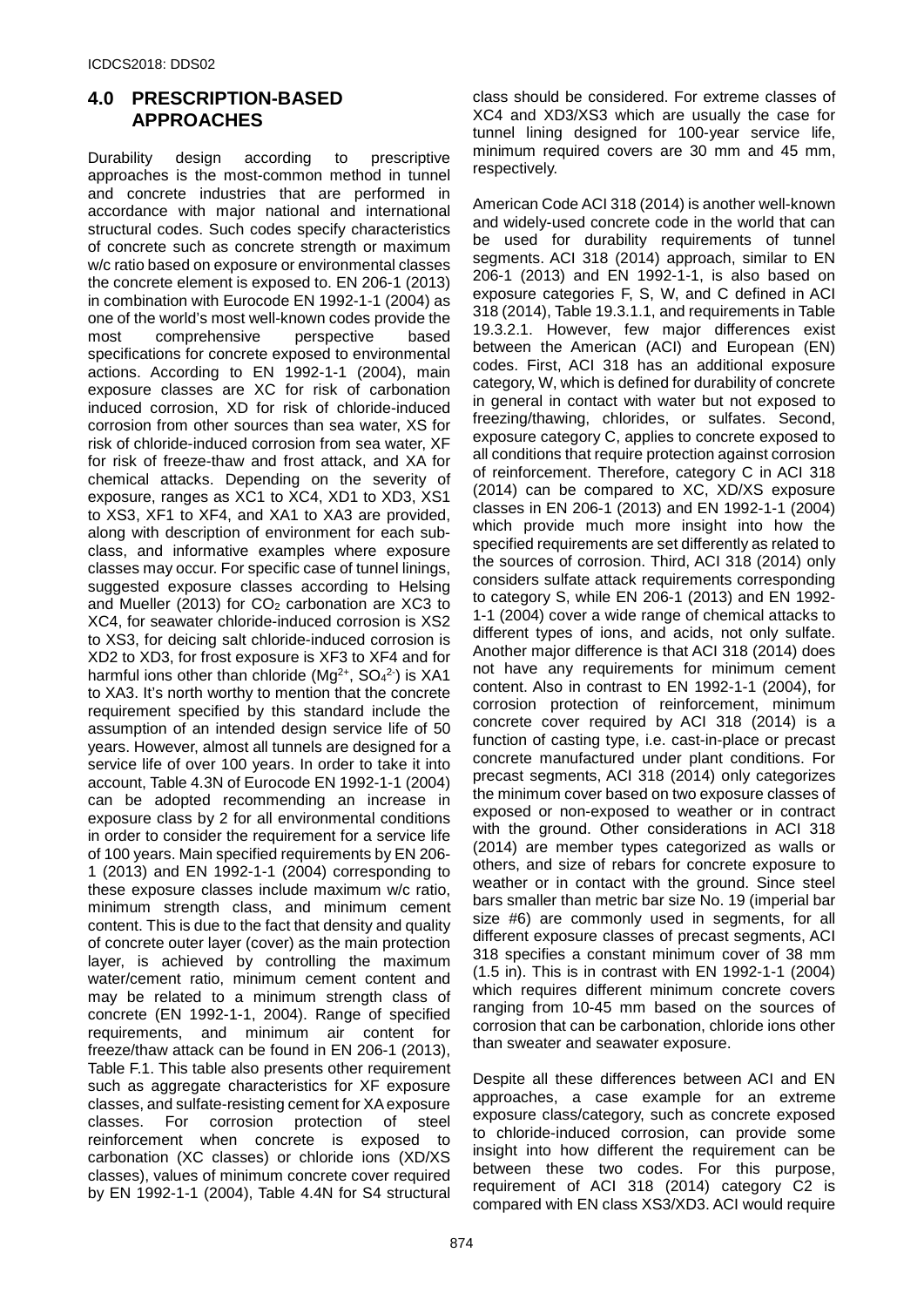a maximum w/c ratio of 0.4 and a minimum compressive strength of 35 MPa, while EN would require a maximum w/c ratio of 0.45, a minimum compressive strength of 35 MPa, and a minimum cement content of 340 kg/m3. Concrete cover specified by ACI 318 (2014) as minimum 38 mm (1.5 in) for reinforcement size of No. 19 or smaller (<imperial #6) can be compared with 45 mm required by EN 1992-1-1 (2004). Such example shows that despite all aforementioned differences between two methods, the concrete requirements set forth for concrete would be very similar and most likely would result in a concrete specification with similar if not identical quality.

Prescriptive design methodologies provide similar recommendations in order to achieve a very dense high quality concrete. However, the major flaw of prescriptive apaches is lack of connection between the limiting requirements and main source of degradation mechanisms for each specific type of concrete damage. In contrast, performance-based design approaches despite all challenges related to these methods provides significant benefits to designers by focusing on the specific sources of concrete damages in a project-specific fashion (Swiss Standard SIA 262, 2003). In order to achieve a performance design, rapid, easy, and reliable test methods are needed to assess properties of structural concrete. Future studies are needed to develop a performance-based design approach with reference to different major tunnel segment projects. While this design approach is not discussed in this paper, studies such as Rashidi and Nasri (2012), Sigl *et al.* (2000) and Li *et al.* (2015) provide important new insight into such design method for CSO, subway and sub-sea road tunnels, respectively. Also durability recommendations of national and international tunnel segment guidelines should be analyzed and compared including BSI PAS 8810 (2016), DAUB (2013), AFTES (2005), OVBB (2011), and LTA (2010).

# **5.0 CONCLUSIONS**

Common conventional degradation mechanisms of concrete linings include chloride- and carbonationinduced corrosion, sulfate and acid attacks, alkaliaggregate reactions, and frost attack. All these degradation mechanisms are introduced and mitigation methods are explained. Stray currentinduced corrosion as one major unconventional durability concern specific to railway and subway tunnel linings is discussed. Mitigation methods for stray current corrosion including use of FRC segments are discussed and durability of segments under coupling multi-factors of stray current with other conventional degradation mechanisms are explained. Prescriptive approaches for durability design based on major codes and standards are presented and compared. The need for developing a performancebased design approach for tunnel linings is explained. Future studies should include also comparison of

current durability recommendations by national and international tunnel guidelines.

### **References**

- Abbas, S., 2014. Structural and durability performance of precast segmental tunnel linings. PhD Dissertation, The University of Western Ontario, London, Ontario, Canada.
- ACI, 2016. Guide to durable concrete. ACI 201.2R.
- ACI, 2010. Protection of metals in concrete against corrosion (Reapproved 2010). ACI 222R-01.
- ACI, 2014. Building code requirements for structural concrete and commentary. ACI 318.
- ACI, 2009. Report on fiber reinforced concrete (Reapproved 2009). ACI 544.1R.
- AFTES, 2005. Recommendation for the design, sizing and construction of precast concrete segments installed at the rear of a tunnel boring<br>machine (TBM). French Tunneling and Tunneling and Underground Engineering Association (AFTES) GT18R1A1.
- ASTM C150/C150M-17, 2017. Standard Specification for Portland Cement, ASTM International, West Conshohocken, PA, 2017, www.astm.org.
- Bertolini, L., Carsana, M., Pedeferri, P., 2007. Corrosion behaviour of steel in concrete in the presence of stray current. Corrosion Science, 49(3):1056-1068.
- Brenna, M., Dolara, A., Leva, S., Zaninelli, D., 2010. Effects of the DC stray currents on subway tunnel structures evaluated by FEM analysis. Power and Energy Society General Meeting: IEEE:1-7.
- BSI, 2016. Tunnel design. Design of concrete segmental tunnel linings, code of practice. BSI PAS 8810.
- BTS, 2004. Tunnel lining. Design guide. British Tunnelling Society (BTS).
- Buhr, B., Nielsen, P. V., Bajernaru, F., McLeish, A., 1999. Bucharest metro: dealing with stray current corrosion. Proceedings of the Tunnel Construction and Piling Conference, 99.
- DAUB, 2013. Lining segment design. Recommendations for the design, production, and installation of segmental rings. German Tunnelling Committee (DAUB).
- Dolara, A., Foiadelli, F., Leva, S., 2012. Stray current effects mitigation in subway tunnels. IEEE Transactions on Power Delivery, 27(4):2304-2311.
- Edvardson, C., Müller, S., Nell, W., Eberli, M., 2017. Steel fibre reinforced concrete for tunnel lining segments – design, durability aspects and case studies on contemporary projects. Proceedings of STUVA Conference 2017, Stuttgart, Germany: 184– 189.
- EN, 2013. Concrete Specification, performance, production and conformity. EN 206-1.
- EN, 2014. Eurocode 2: Design of concrete structures - Part 1-1: General rules and rules for buildings. EN 1992-1-1 Part 1.